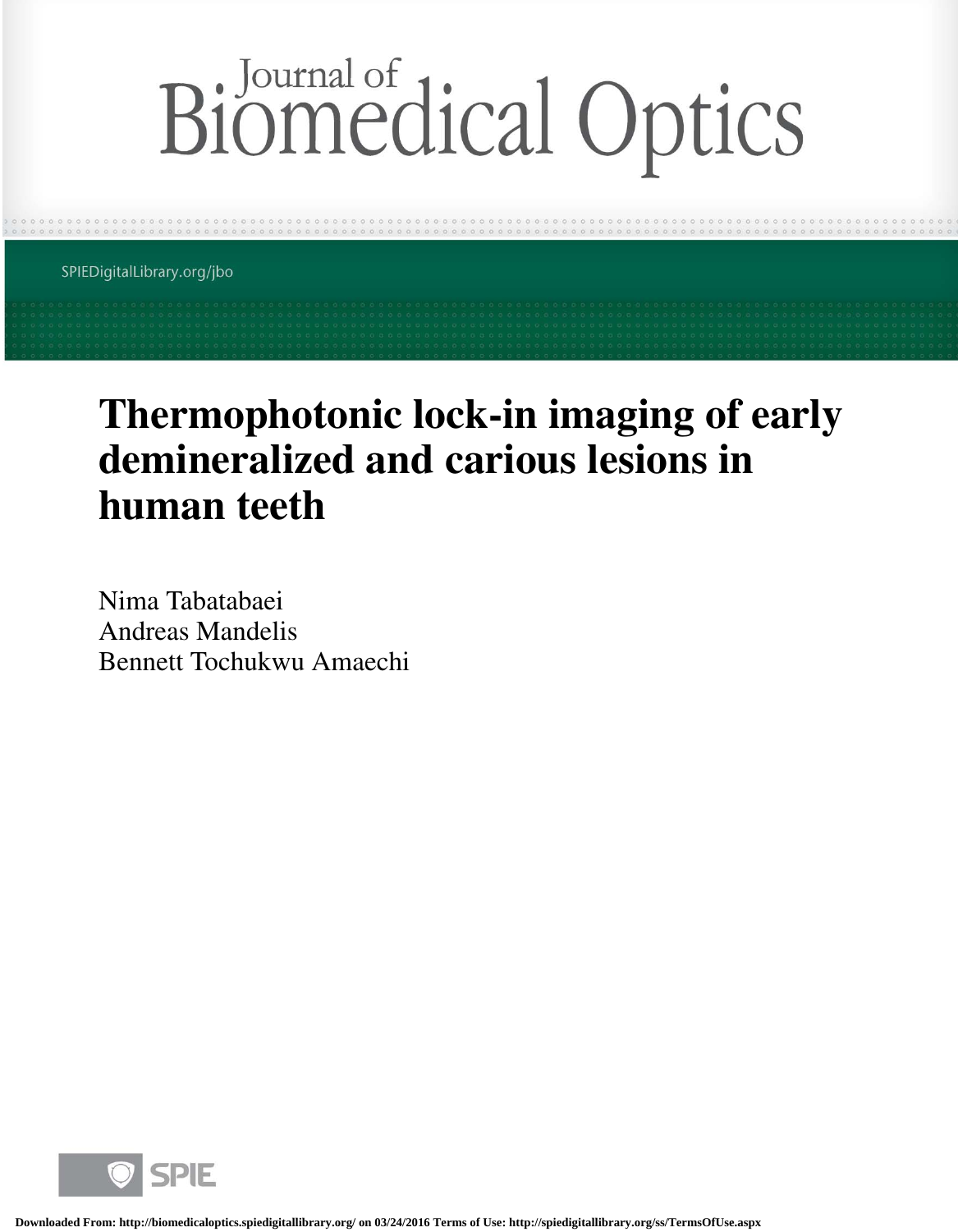### **Thermophotonic lock-in imaging of early demineralized and carious lesions in human teeth**

#### **Nima Tabatabaei,**<sup>a</sup> Andreas Mandelis,<sup>a</sup> and Bennett Tochukwu Amaechi<sup>b</sup>

aUniversity of Toronto, Department of Mechanical and Industrial Engineering, Center for Advanced Diffusion-Wave Technologies, 5 King's College Road, Toronto, Ontario, M5S 3G8, Toronto, Canada <sup>b</sup>University of Texas Health Science Center at San Antonio, Department of Community Dentistry, San Antonio, Texas 78229-3900

> **Abstract.** As an extension of frequency-domain photothermal radiometry, a novel dental-imaging modality, thermophotonic lock-in imaging (TPLI), is introduced. This methodology uses photothermal wave principles and is capable of detecting early carious lesions and cracks on occlusal and approximal surfaces as well as early caries induced by artificial demineralizing solutions. The increased light scattering and absorption within early carious lesions increases the thermal-wave amplitude and shifts the thermal-wave centroid, producing contrast between the carious lesion and the intact enamel in both amplitude and phase images. Samples with artificial and natural occlusal and approximal caries were examined in this study. Thermophotonic effective detection depth is controlled by the modulation frequency according to the well-known concept of thermal diffusion length. TPLI phase images are emissivity normalized and therefore insensitive to the presence of stains. Amplitude images, on the other hand, provide integrated information from deeper enamel regions. It is concluded that the results of our noninvasive, noncontacting imaging methodology exhibit higher sensitivity to very early demineralization than dental radiographs and are in agreement with the destructive transverse microradiography mineral density profiles. -<sup>C</sup> *2011 Society of Photo-Optical Instrumentation Engineers (SPIE)*. [DOI: 10.1117/1.3564890]

> Keywords: thermophotonic lock-in imaging; dental caries; early caries detection; photothermal waves; imaging modalities; demineralization.

> Paper 10371SSR received Jul. 1, 2010; revised manuscript received Aug. 21, 2010; accepted for publication Aug. 23, 2010; published online Jul. 1, 2011.

#### **1 Introduction**

Since the early 1990s, a great deal of research has been focused on the introduction of new methods for detection of dental caries, especially in the early stages of progression. The significance of early caries detection lies in the fact that if dental caries are detected early enough, preventive action, such as fluoride therapy, can be used to arrest the lesion or even remineralize the demineralized area.<sup>1</sup> In fact, the National Institutes of Health consensus statement published in  $2003<sup>2</sup>$  $2003<sup>2</sup>$  has identified the development of reliable methods for detecting early carious lesions as one of the major areas in which more research is needed.

Out of the methodologies suggested thus far, optical methods have shown great potential for caries detection. This is mostly due to the intrinsic contrast associated with these methods. Light is generally more scattered and absorbed within carious regions, thereby producing contrast between intact and demineralized regions. Perhaps, the earliest optical method used in dental diagnostics is the fiber-optic transillumination (FOTI) method which uses high intensity white light for detecting caries.<sup>[3](#page-9-2)</sup> However, due to the significant scattering of light in the visible spectrum, inconsistent results have been reported, mainly suggesting low sensitivity of the method. $3$  Light-to-fluorescence conversion methods are intrinsically more sensitive to the presence of dental caries than direct optical methods because they feature low background signals and enhanced dynamic range. Quantitative

light-induced fluorescence (QLF) is one such method that is based on the decrease in fluorescence transmission due to increased scattering from demineralized spots. Fluorescence is caused by the excitation of fluorophores contained within the enamel-dentine junction using visible light. QLF is an imaging modality capable of detecting early carious lesions;<sup>4</sup> however, the need for extensive operator training, detecting approximal caries, and the masking effects of surface stains are major challenges for this technique. DIAGNODent (DD) is another caries detection device based on fluorescence that uses red-light illumination to excite the bacterial porphyrins found in dental caries.<sup>5</sup> The major downside of DD is the fact that it measures bacterial activity rather than structural changes in enamel. Moreover, DD is not an imaging device and cannot reliably detect enamel caries.<sup>[6](#page-9-5)</sup>

Recently, promising results have been reported for detection of caries through near-infrared (NIR) transmission/reflectance methods. The method works on the same basis as FOTI but uses NIR light instead of visible light, resulting in a deeper penetration depth because the scattering and absorption in enamel is significantly reduced in the NIR region. Featherstone and Fried<sup>7</sup> have repeatedly reported on the enhanced penetration depth of NIR radiation in teeth as well as the insensitivity of NIR ra-diation to surface stains and noncalcified plaque.<sup>[8](#page-9-7)</sup> In the recent work of Zakian et al.,<sup>9</sup> differential NIR reflectance has been used to quantify lesion severity. Although the extent of literature on

Address all correspondence to: Andreas Mandelis, University of Toronto, Department of Mechanical and Industrial Engineering, Center for Advanced Diffusion-Wave Technologies, 5 King's College Road, Toronto, Ontario, M5S 3G8, Toronto, Canada. Tel./Fax: 416-978-5106; E-mail: [mandelis@mie.utoronto.ca.](mailto: mandelis@mie.utoronto.ca)

<sup>1083-3668/2011/16(7)/071402/10/\$25.00 © 2011</sup> SPIE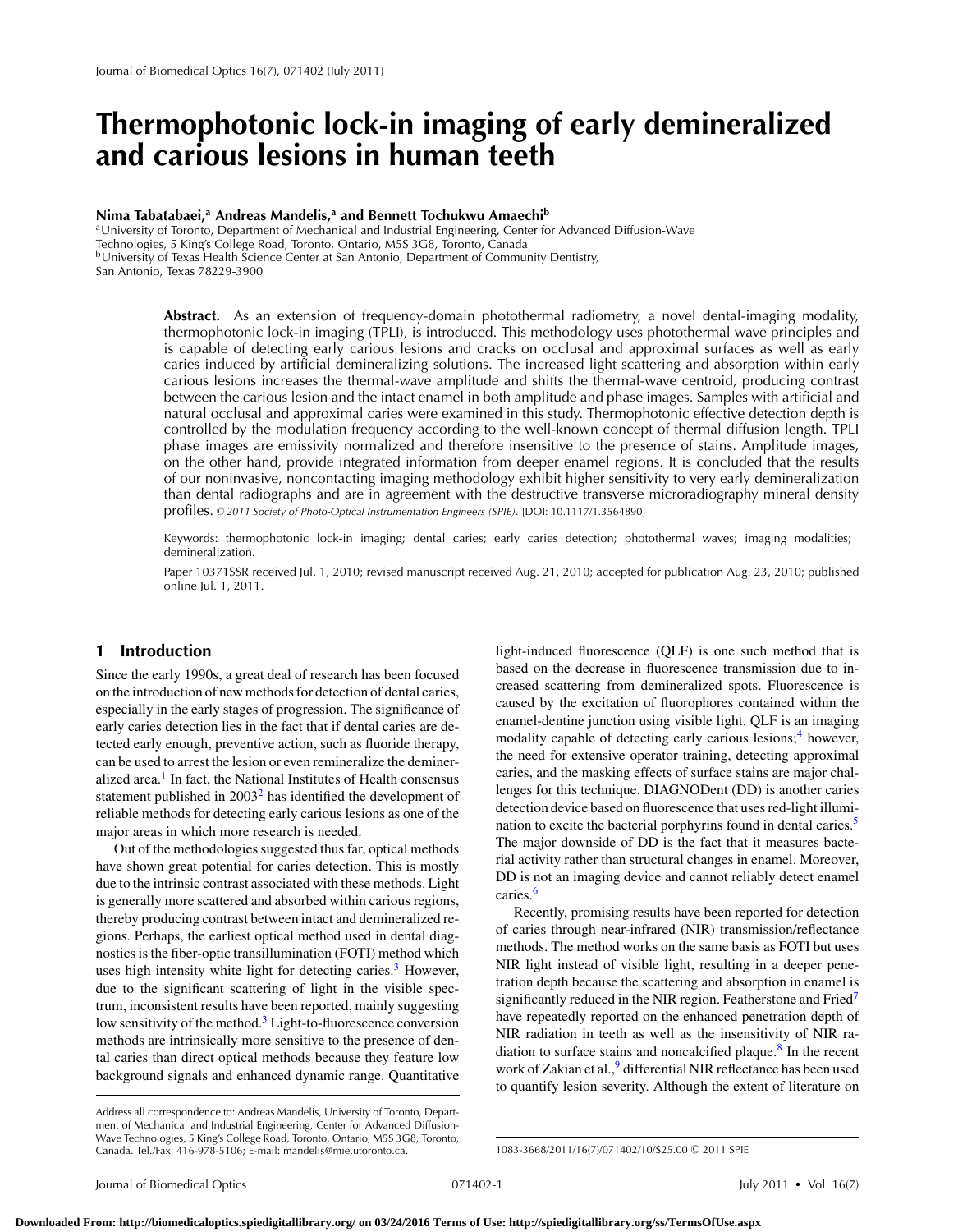NIR imaging is limited, it appears that NIR light is uniquely suited for dental inspection.

Thermal infrared (Planck) radiation from teeth can also be used to detect carious lesions. This form of detection belongs to the group of energy conversion methodologies with reduced signal baseline and enhanced dynamic range advantages akin to fluorescence. Kaneko et al.<sup>10</sup> were the first to use passive infrared thermography to correlate the changes in enamel temperature to mineral loss and lesion depth. However, the methodology has major limitations because the variations in the temperature of the mouth can influence the temperature readings. In a later work,<sup>[11](#page-9-10)</sup> an active thermography method with pulse heating was used to overcome this problem, but the results were still not promising because visible light was used as the excitation source (highly scattering) and the carious lesions examined could clearly be detected even using visual inspection (low sensitivity). However, based on an analysis of the temperature decay after pulse heating, a methodology was proposed to quantify the degree of mineral loss. Perhaps, the most relevant thermographic study to this paper is the work carried out by John and Salerno<sup>12</sup> and John et al.<sup>13</sup> They examined the ground section of a resin-embedded extracted human tooth using modulated optical excitation and lock-in thermography. However, due to their nonoptimal choice of optical excitation (highly scattering visible light) and use of very low-modulation frequencies (0.06–0.23 Hz), they only managed to estimate the relative thermal thicknesses of several structures and no diagnostic study was carried out.

Mandelis et al.<sup>14</sup> first applied frequency-domain photothermal radiometry (PTR) toward the detection of dental caries. Important features of PTR are the effective measurement depth, which can be controlled by the laser excitation modulation frequency as well as the strongly suppressed signal baseline due to the modulated nature of the optical-to-thermal energy con-version. The later works of this group<sup>15[–19](#page-9-15)</sup> have shown a strong correlation between changes in the PTR amplitude and phase values and the extent of mineral loss. The purpose of this study is to combine the deep penetration advantages of NIR excitation and the highly controlled detection depth and high contrast of PTR and active thermography to introduce a new photothermal imaging modality for early detection of caries in teeth.

#### **2 Thermophotonic Lock-In Imaging Instrumentation**

Figures  $1(a)$  and  $1(b)$  show the experimental setup and the signalprocessing algorithm used in this study, respectively. The laser source is a continuous-wave fiber-coupled 808-nm NIR laser diode (JENOPTIK, Jena, Germany) with two integrated thermoelectric coolers. An appropriate laser driver (Thorlabs, Newton, NJ, model LDC 3065) and a thermoelectric controller (Coherent, Santa Clara, CA, model 6060) are used to maintain an average optical intensity of 2.04  $W/cm^2$  on the tooth surface. Although such optical intensity may seem to be above the permissible clinical threshold, reflection at enamel surface and the poor absorption of NIR light by both water and enamel significantly reduce the effective power deposited on the tooth. As a result, this optical power density was found to increase the tooth-pulp chamber temperature no more than 5◦C. Such a temperature increase is known to be the threshold for pain perception. However, one can always reduce the optical intensity at the cost of longer lock-in integration time (i.e., more averaging) to overcome this issue. The distance between the laser-power–delivering optical fiber and the sample is adjusted to get a 25-mm-diam beam size on the interrogated surface of a tooth. Considering the size of human tooth ( $\sim$ 1×1.5 cm<sup>2</sup>), this beam size is more than enough to illuminate the entire tooth surface.

In our experimental setup, the LEGO-mounted sample is placed on a rotation stage (precision 0.5 deg) mounted on a three-axis *XYZ* translation stage (precision 10  $\mu$ m). Using these four degrees of freedom, the position of the sample with respect to the camera is adjusted to yield a focused (sharp) image of the interrogated surface on the analog video output of the camera and the *XYZ* and angular coordinates of the sample are recorded to ensure the identical repositioning of the sample during repeated measurements. Our camera (Cedip Infrared Systems, Croissy-Beaubourg, France, model Titanium 520 M) is a state-of-the-art focal-plane array (FPA) infrared camera with a spectral range of 3.6–5.1  $\mu$ m and maximum frame rate of 175 Hz at full frame. The camera's detector array consists of  $320 \times 256$  Indium Antimonide (InSb) elements with element size of  $30 \times 30 \mu m^2$ . Using a custom-made extension tube and a 50-mm-focal-length objective lens (Cedip Infrared Systems, Croissy-Beaubourg, France, model MW50 L0106), magnification of one is obtained from the interrogated surface of the tooth sample. The camera generates an integration-time pulse train output at the frame-rate frequency. The duration of each pulse in this pulse train is equal to the FPA integration time (1 ms). Our multidata acquisition board (National Instruments, Austin, TX, model NI-6229 BNC) receives this pulse train and synchronously generates three analog outputs: flag pulse train, in-phase reference signal, and quadrature reference signal, and sends them to the camera as its external trigger, lock-in signal I, and lock-in signal II inputs, respectively. The purpose of having a flag pulse train is to be able to detect the beginning of each modulation cycle for averaging purposes.

The frequency of the reference signals (in-phase and quadrature) is set to the modulation frequency, and the in-phase signal leads the quadrature signal by 90 deg. The in-phase reference signal is used to modulate the intensity of the laser beam. The modulated laser beam then illuminates the tooth sample through the optical fiber. The camera frame headers contain the flag pulse train status (high or low) and the reference signal values (between −1 and 1) at the instance that the frame was captured [Fig. [1\(b\)\]](#page-3-0). Our data acquisition/signal-processing program (designed in the LabView environment) captures an image sequence at the highest frame rate of the camera that corresponds to two modulation cycles. Then, it extracts the header information from the image sequence, finds the beginning of a modulation cycle using the flag pulse train information available in the image header, and exports to a buffer the image sequence and the reference signal values of one complete modulation cycle (starting from a zero phase value). Depending on the signal-to-noise ratio (SNR) of the signal obtained from the sample, the above steps are then repeated numerous times (usually between 700 and 2000 times) and the image sequence and its reference signal values are averaged in the buffer to suppress the stochastic noise. Finally, the averaged image sequence is weighted by the two reference signals [i.e., each frame is a 2-D matrix of integer numbers and is multiplied by its corresponding reference signal values, Fig.  $1(b)$ ], and then the weighted frames are summed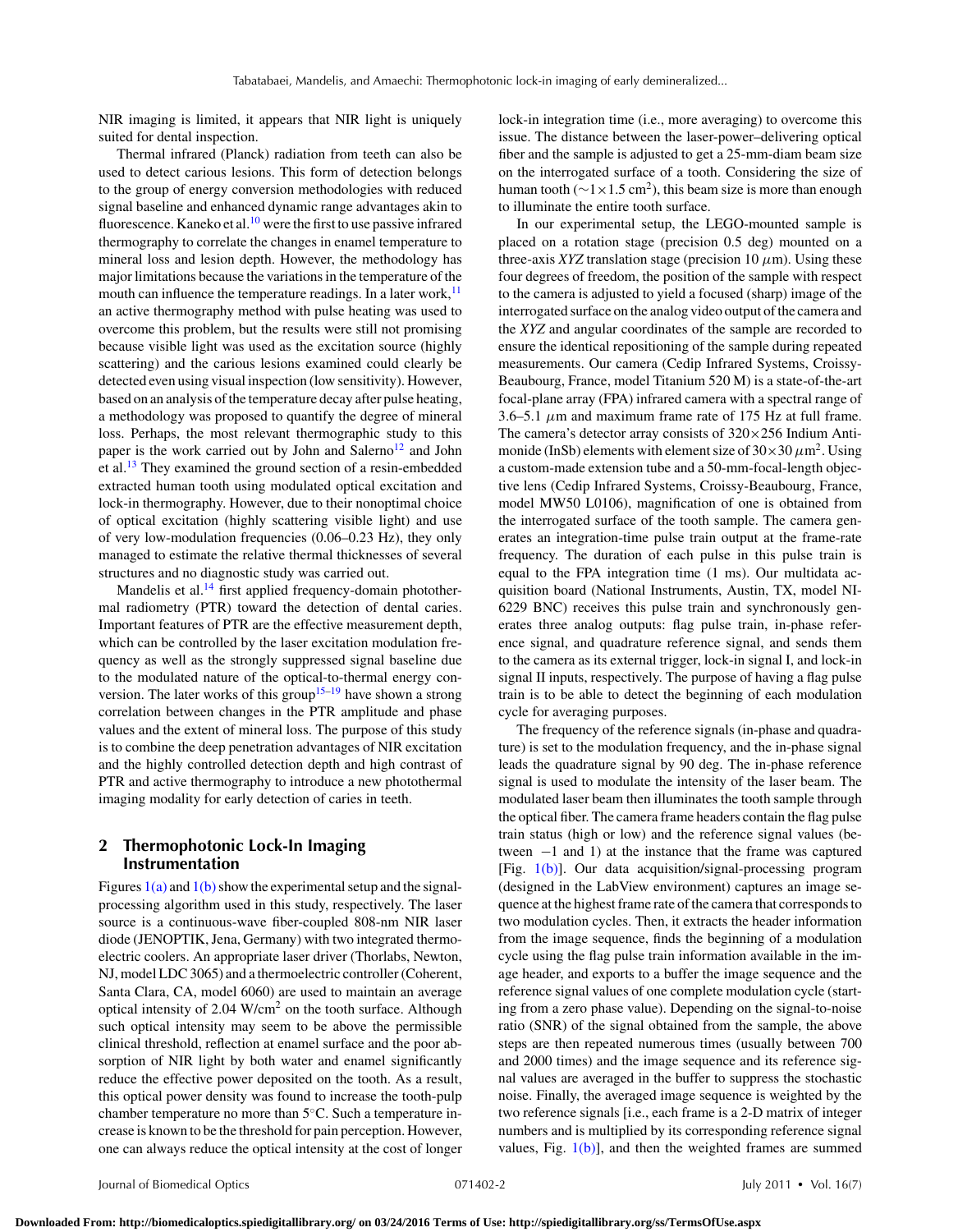<span id="page-3-0"></span>

**Fig. 1** (a) Schematic diagram of experimental setup. (b) Signal processing algorithm. PTR (c) amplitude and (d) phase frequency scan obtained at the center of the treatment window of sample A1 at several stages of controlled demineralization (integration time 3 ms). Insets: demineralization times (days, D).

to obtain the noise reduced in-phase  $(S^0)$  and quadrature  $(S^{90})$ images. The amplitude and phase images are then calculated from Eq. [\(1\)](#page-3-1) applied to each pixel,

<span id="page-3-1"></span>
$$
A = \sqrt{(S^0)^2 + (S^{90})^2}
$$
 and  $\Phi = \arctan (S^{90}/S^0)$ . (1)

The measurement time is a function of modulation frequency because the SNR of the thermophotonic signal depends strongly on this factor. Generally, the measurement time is <2 min; however, an additional 5-min thermal stabilization period is needed before the measurement for optimal results.

Our experimental setup is similar to those used in conven-tional lock-in thermography;<sup>20, [21](#page-9-17)</sup> however, an important challenge for the case of dental diagnostic applications is the fact that dental enamel is translucent and does not strongly absorb the illuminating optical radiation. Therefore, the photothermal signals obtained by the camera are generally poor in terms of signalto-noise ratio and this makes signal averaging an inevitable part of the signal-processing algorithm. The other significant complication of dental samples is that, due to their turbid nature, the emitted thermal infrared radiation is physically governed by strongly coupled diffused-photon-density and thermal-wave processes as opposed to conventional thermal-wave-generated lock-in thermography. Consequently, this new imaging method is referred to as thermophotonic lock-in imaging.

#### **3 Materials and Methods**

Three extracted human molars were used in this study, labeled samples A1, A2, and A3. Sample A1 had relatively healthy surfaces with no visible stains [Fig.  $2(a)$ ] and therefore was chosen to study the progression of controlled demineralization with time. However, samples A2 and A3 [Figs.  $3(a) - 4(a)$ , respectively] had stained fissures suspected to be caries and were used in their natural state to evaluate the potential of our thermophotonic lock-in imaging (TPLI) system to handle carious teeth as encountered in clinical practice. Samples were carefully cleaned, mounted on LEGO blocks  $[15.8 \text{ mm (W)} \times 15.8]$  $mm (D) \times 9.5 mm (H)$ ] and stored in an air-tight humid container before measurements. Inside the humid box, a small rectangular dish was placed with distilled water to keep the ambient humidity constant. Mounting the teeth on LEGO blocks allowed their remounting into the same position in the experimental setup during repeated measurements. The surfaces of the samples were neither polished nor altered in any way prior to the experiments.

#### **3.1** *Controlled Demineralization*

In order to apply controlled demineralization to sample A1, a demineralizing solution was prepared. The solution was an acidified gel, consisting of 0.1 M lactic acid gelled to a thick consistency with 6% w/v hydroxyethylcellulose and the pH adjusted to 4.5 with 0.1 M NaOH. Demineralization with acidified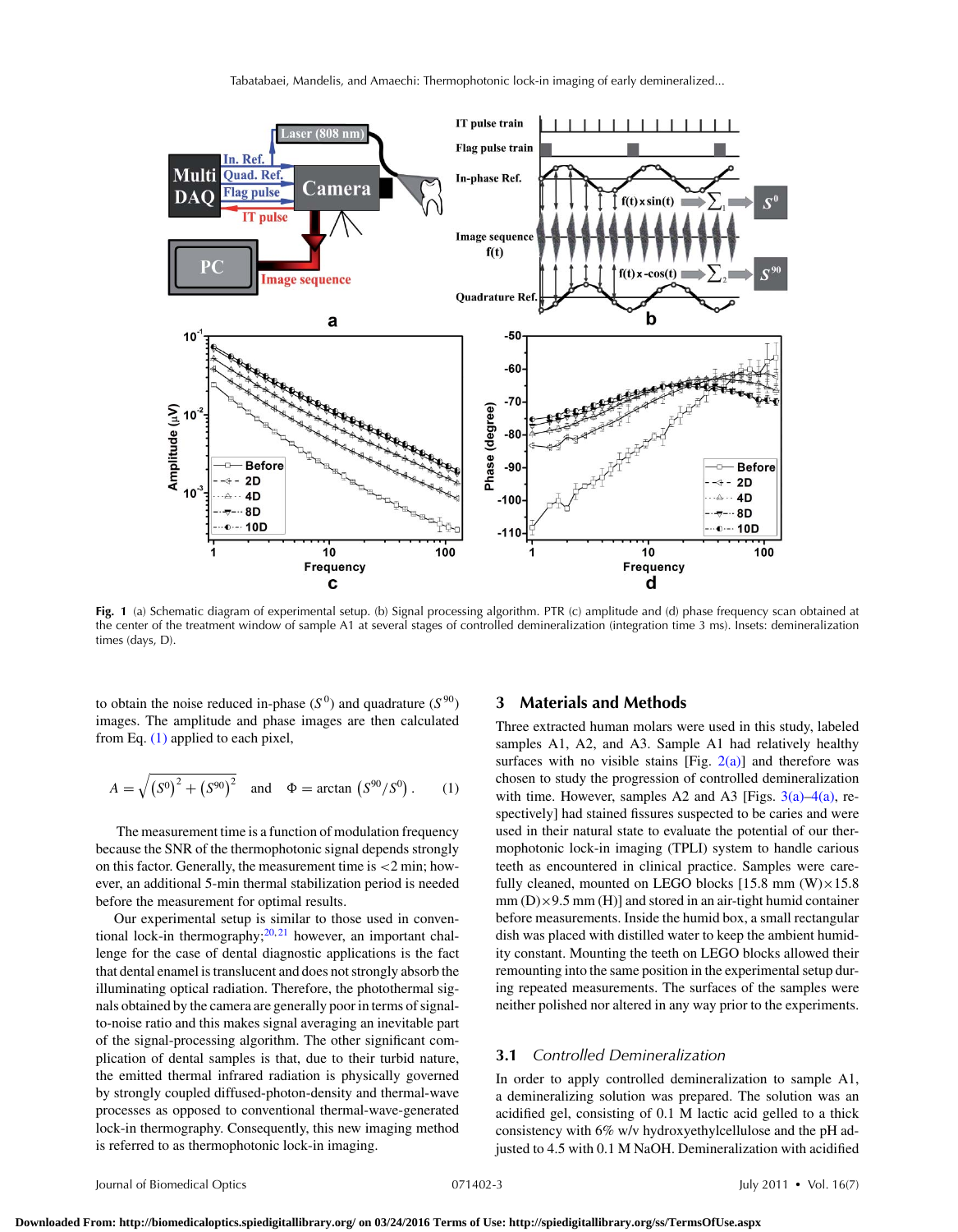<span id="page-4-0"></span>

**Fig. 2** (a) Optical image and (b) front (F) and side (S) x-ray radiographs of sample A1 before treatment. (c) Front (F) and side (S) x-ray radiographs and (d) optical image of sample A1 after 10 days of mineral loss within the treatment window. TPLI phase images of sample A1 (e) before treatment and after (f)  $2$ , (g)  $4$ , (h)  $8$ , and (i) 10 days of demineralization within the treatment window. (j) Phase profiles along the dashed line shown in Fig.  $2(i)$ for samples at several demineralization stages. The dashed vertical lines show the location of the treatment window. (k) TMR mineral profile along the center of the treatment window of the 10-day demineralized sample.

gel approximates the natural lesion because it mimics the properties of actual dental plaques in the oral cavity.<sup>22</sup> Our previous studies show that this solution can produce a subsurface lesion in enamel with a sound surface layer.<sup>19,[23](#page-10-1)</sup>

Because our goal was to see the contrast between demineralized and healthy areas in a whole tooth, a treatment protocol was followed in which the interrogated surface of sample A1 was covered with two coatings of commercial transparent nail polish, except for a rectangular window of size 1.2 mm (W)  $\times$ 4 mm (H), henceforth referred to as the treatment window. The demineralization on the window was carried out by submerging the sample upside down in a polypropylene test tube containing 30 ml of demineralizing solution. After the treatment period, the sample was removed from the gel, rinsed under running tap water for ∼1 min, and dried in air for 5 min. Then, the transparent nail polish was removed from the interrogated surface with acetone and the sample was again rinsed, dried, and stored in the air-tight humid box for at least 24 h before TPLI. After the imaging, the sample was again covered with the transparent nail polish (except for the treatment window)

and demineralized for additional days in order to investigate the progression of demineralization with time. The treatment window of sample A1 was demineralized for up to 10 days, and imaging was carried out on the sample at several lock-in modulation frequencies before the treatment as well as after 2, 4, 8, and 10 days of treatment.

#### **3.2** *Image Processing*

At a given laser modulation frequency, the end products of the TPLI method are amplitude and phase images. Each image can independently be used to detect defects and inhomogeneities in a tooth at any given time (such as the study performed on samples A2 and A3). However, for carrying out a time-dependent study *in vitro*, such as the one carried out on sample A1, or a clinical follow-up on a suspicious dental lesion, arrangements should be made to ensure that the sequence of images taken at different times is self-consistent.

It can be shown<sup>[20](#page-9-16)</sup> that thermographic phase images are intrinsically emissivity normalized, which makes them insensitive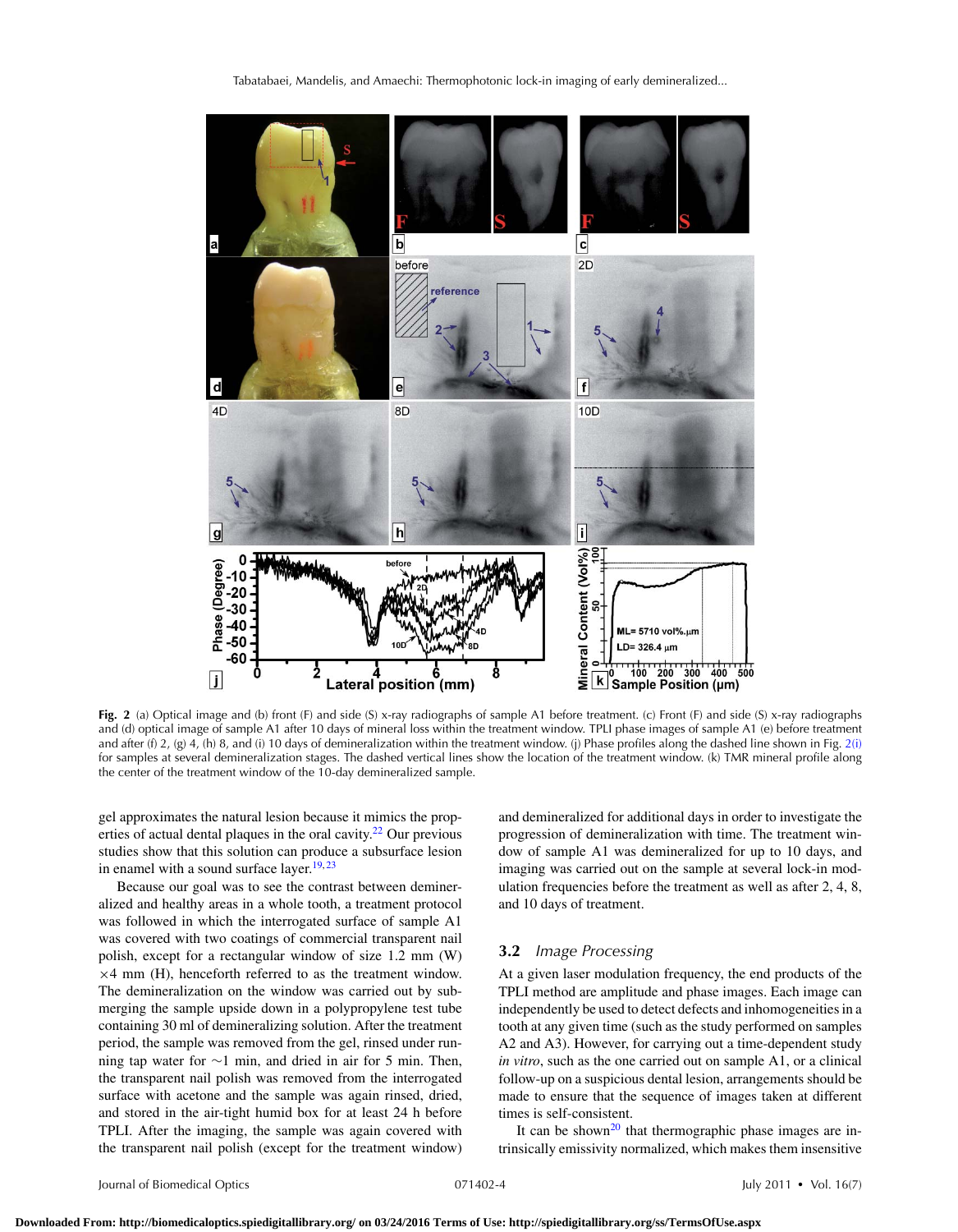Tabatabaei, Mandelis, and Amaechi: Thermophotonic lock-in imaging of early demineralized...

<span id="page-5-0"></span>

<span id="page-5-1"></span>**Fig. 3** (a) Optical image of sample A2. Thermophotonic (b) amplitude and (c) phase images of sample A2 obtained at 10 Hz. Thermophotonic (d) amplitude and (e) phase images of sample A2 obtained at 100 Hz. (f)–(i) TMR mineral profiles of points f–i, respectively, indicated in Fig. [3\(e\).](#page-5-0)



**Fig. 4** Sample A3: (a) Occlusal and (b) approximal optical images, TPLI (c) amplitude and (d) phase images obtained at 10 Hz, TPLI (e) amplitude and (f) phase images obtained at 100 Hz, and (g) TMR profile along the depth of the approximal natural caries.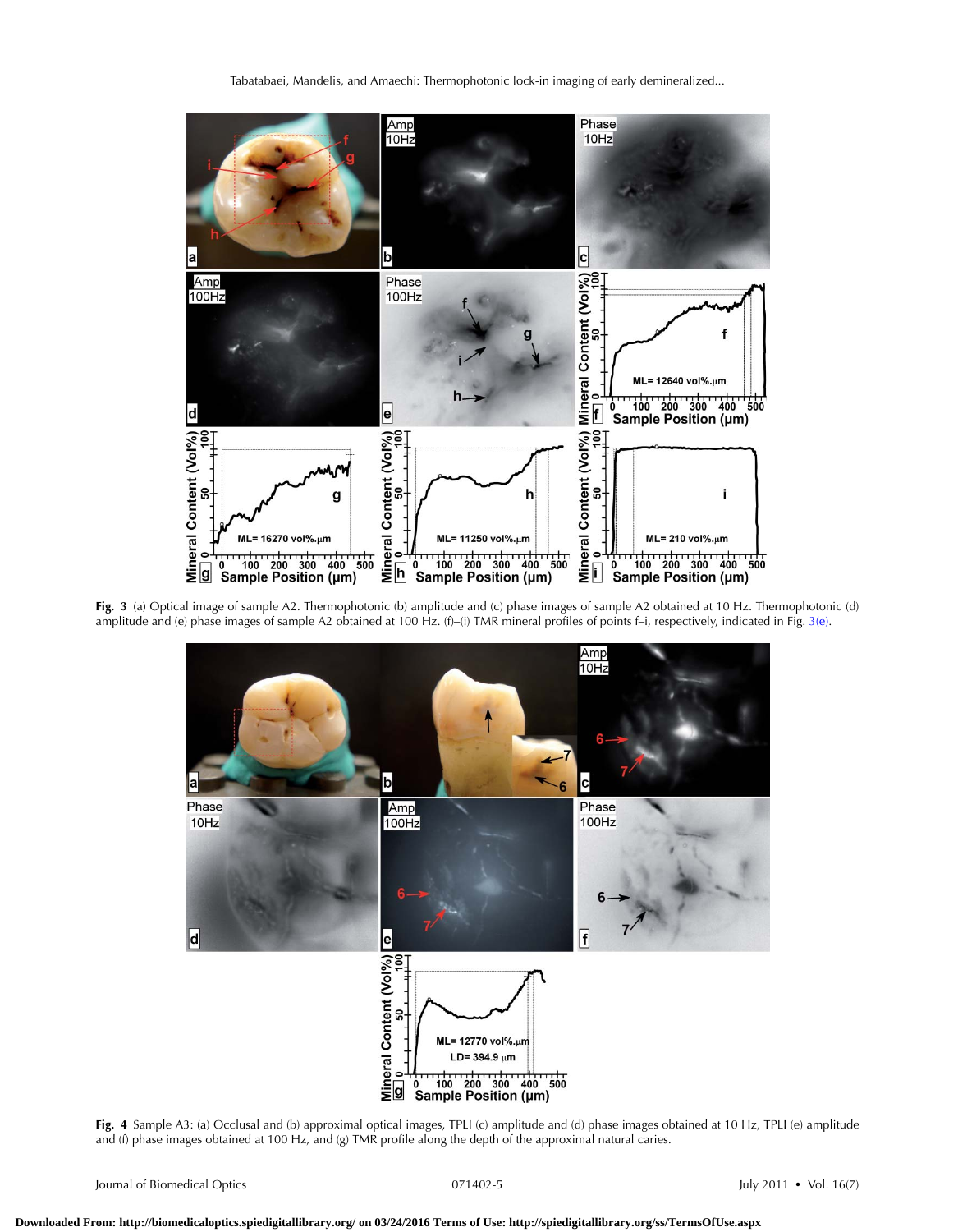to small day-to-day changes in the power of the optical excitation source (e.g., laser). As a result, phase imaging dominates the thermography literature. However, for the case of dental imaging, as a result of exposure to the oral cavity environment, the optical and thermal properties of teeth change slightly over time, even at intact areas. Thus, in order to make a series of phase images taken at different times comparable, we introduced a normalization method: we can find a relatively healthy area in the tooth [dashed reference area in Fig.  $2(c)$ ], compute the average phase value of the pixels inside this healthy patch, and subtract the phase value of all the pixels in the same image from that of the healthy patch. This normalization can be done for each phase image of a sequence independently using the same location for the healthy patch. In other words, for a follow-up study we compare phase contrast images (relative imaging) rather than the raw phase images (absolute imaging). This normalization is the only modification made on the raw phase images of Fig. [2.](#page-4-0) All the thermophotonic lock-in images of Figs. [3–](#page-5-0)[4](#page-5-1) are raw images, because no follow-up study was carried out on samples A2 and A3.

#### **3.3** *Photothermal Radiometry Measurements*

Thermophotonic lock-in imaging is basically a two-dimensional extension of dental  $PTR^{14,16-19}$  $PTR^{14,16-19}$  $PTR^{14,16-19}$  with an infrared camera (a  $256\times320$  array of detectors) substituted for a single infrared detector. A single detector (PTR) experiment was also carried out with the A1 sample to investigate the consistency of the results with previous findings. The experimental setup and methodology of the PTR method are described elsewhere.<sup>16</sup> A 100-mW, 830-nm laser beam with spot size of 325.9  $\pm$  25.5  $\mu$ m was used to generate the photothermal signal. The intensity of the laser beam was current modulated in the 1–120 Hz frequency range, and the infrared radiation from the sample was measured using a mercury cadmium telluride detector. Subsequently, using a signal-processing algorithm similar to that used with the new TPLI, the amplitude and phase of the photothermal signal emitted from various points on the tooth surface were calculated at each modulation frequency.

#### **3.4** *Transverse Microradiography*

Transverse microradiography (TMR) was used as the gold standard to verify the capabilities of the demineralization and caries imaging system. Tooth slices,  $\sim$ 100  $\mu$ m thick, were prepared from several regions of interest on samples using a water-cooled diamond-coated wire saw (Well, Le Locle, Switzerland, model 3242). Both the sample slices and a standard aluminum step wedge (10 steps of 24.5  $\mu$ m high) were microradiographed on type 1A high-resolution glass x-ray plates (IMTECH, Rochester, NY) with a Phillips x-ray device using a nickel-filtered Cu-Kα target. This system generates a monochromatic x-ray radiation of 184 Å suitable for hydroxyapatite radiography. The plates were exposed for 10 min at 20 kV/10 mA prior to processing. Processing consisted of 5 min in a developer (Kodak HR, Rochester, NY) and 15 min in a rapid-fixer (Kodak, Rochester, NY) before a final 30-min wash period. After drying, the microradiographs were visualized using an optical microscope (Leica Microsystems GmbH, Wetzlar, Germany, model Leica DMR) linked via a closed-circuit television camera (Sony, New York, NY, model XC-75CE) to a computer. The enhanced image of the microradiograph was analyzed under standard conditions of light intensity and magnification, then processed, along with data from the image of the step wedge, using the TMR software (Inspektor Research Inc., Amsterdam, The Netherlands, model TMRW v2.0.27.2) to quantify the lesion parameters of integrated mineral loss ( $\Delta z$ , vol. %  $\mu$ m) and lesion depth [(LD), measured in micrometers]. The mineral loss was computed as the difference in volume percent of mineral between sound and demineralized tissue integrated over the LD. The LD was assessed as the distance from the measured sound enamel surface to the location in the lesion at which the mineral content was >95% of the mineral content in sound enamel.

#### **3.5** *Radiographic Examination*

Using standard dental x-ray equipment, radiographs were taken from sample A1 before and after 10 days of treatment. The tooth was mounted on a jig that fixed the distance between film, tooth, and x-ray tube head, and radiography was carried out on both the proximal and buccal sides.

#### **4 Results and Discussion**

Enamel is an optically turbid medium; therefore, when light enters the tooth it scatters and gets absorbed along its path. Optical extinction depth is defined as the effective depth within which the light can get absorbed and generate heat, including both absorption and scattering effects. Interpolating the enamel extinction coefficient from the IR spectrum of dental enamel reported by Jones and Fried, $24$  the optical extinction depth is  $\sim$ 250  $\mu$ m for the light wavelength used in our study. However, because photon-absorption events are responsible for generating thermal signals, it is the optical absorption depth ( $\sim$ 1 cm) that is the controlling factor.<sup>[17](#page-9-19)</sup>

When modulated optical excitation is absorbed inside the tooth, the subsequent heat generation gives two contributions to the infrared camera signal. First, an oscillatory heat distribution (thermal wave) is formed at or near the surface within a thermal diffusion length (at the frequency of the absorbed optical excitation) that will conductively reach the surface of the tooth and contribute to the camera signal in the form of a depth integral through infrared emission. Second, direct thermal infrared (Planck) emission occurs from all absorption locations (surface and subsurface) with IR photon backpropagation through the enamel due to the 15–20% transmittance of enamel in the midinfrared region.<sup>25</sup> Considering the speed of light and the thickness of enamel, the latter contribution is instantaneous and, therefore, there will be no phase shift between the direct infrared (Planck) emission responses received from different depths in the tooth. Consequently, there will be no contrast contribution from this type of direct emission in the TPLI phase image; however, direct emission will contribute to the amplitude image contrast because these images are concerned with the amplitude of infrared emission (number of IR photons) received at a specific modulation frequency, a function of the local absorption coefficient and optical-to-thermal energy conversion efficiency.<sup>17</sup>

On the other hand, the thermal-wave contribution to the infrared camera signal is not instantaneous as speed of propagation of heat is significantly smaller than that of light. Thus, absorption at different depths will result in different phase values at a fixed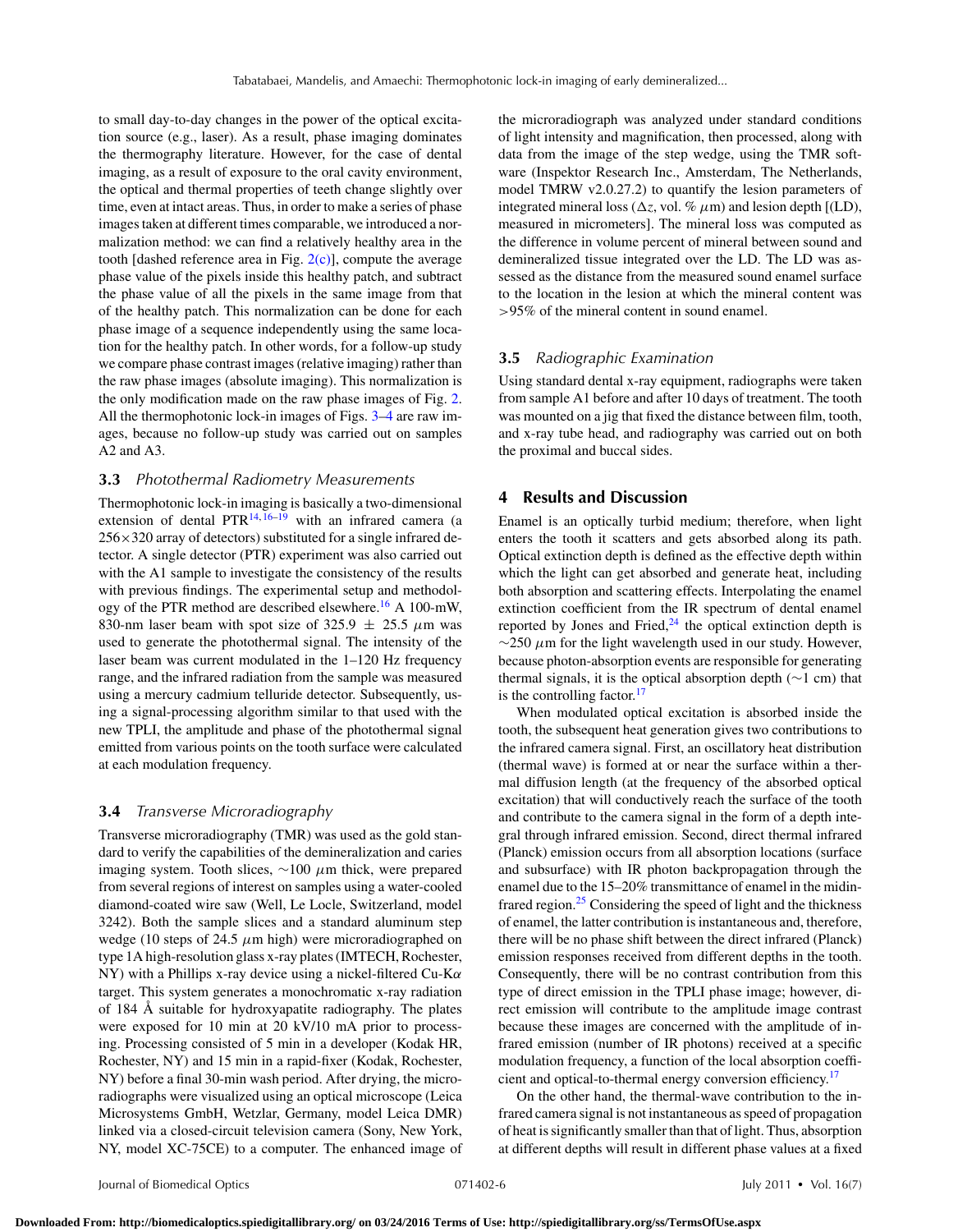modulation frequency. Unlike pure thermal waves generated in opaque media, optically nonsaturated photothermal waves carry optical as well as thermal information. The most important feature of thermal waves is that their effective penetration depth can be controlled through the modulation frequency,

$$
\mu_{\rm th}(f) = \sqrt{\alpha/\pi f} \tag{2}
$$

and the signal carries optical absorption information from depths  $d \leq \mu_{\text{th}}(f).^{26}$  $d \leq \mu_{\text{th}}(f).^{26}$  $d \leq \mu_{\text{th}}(f).^{26}$  This is the physical principle on which ther-mophotonic lock-in imaging hinges. In Eq. [\(2\),](#page-7-0)  $\mu_{th}$ ,  $\alpha$ , and *f* are thermal diffusion length, thermal diffusivity, and modulation frequency, respectively. Therefore, as photothermal-wavegenerated infrared emission is the dominant source of contrast in thermophotonic lock-in phase images, one can control the imaging depth by adjusting the modulation frequency according to  $(2)$ . Because of the small thermal diffusivity,  $\alpha$ , of enamel the maximum thermal diffusion length (i.e., at minimum modulation frequency  $\sim$ 1 Hz) is on the order of  $\sim$ 300  $\mu$ m. Therefore, phase images are best used for detecting inhomogeneities at short subsurface distances within the enamel, such as the early demineralization and carious lesions of Figs. [2](#page-4-0) and [3](#page-5-0) respectively, whereas amplitude images can be used to detect deep features due to the large optical absorption depth of enamel, such as the TPLI images of Fig. [4.](#page-5-1) Moreover, surface stains and noncalcified plaque are not expected to produce artifacts in the TPLI images due to their transparency $8$  to 808-nm NIR excitation source used in this study. Regarding dental plaque, our previous results<sup>17</sup> show that the phase channel is insensitive to dental plaque provided that its thickness is much smaller than a thermal diffusion length at the modulation frequency of the optical excitation source.

#### **4.1** *Photothermal Radiometry Measurements*

PTR frequency scans using a focused laser beam allow physical insights into the signal generation process not directly available through thermophotonic images. Preferential absorption of incident light at carious and demineralized regions is the intrinsic source of contrast in photothermal dental techniques and directly linked to the mineral content of the enamel. Figure  $1(c)$ shows the PTR amplitude frequency scans of a spot at the center of the treatment window of sample A1. It can be seen that, at any given treatment time, the photothermal amplitude decreases as the laser modulation frequency increases, a typical dental photothermal response.<sup>[14](#page-9-13)</sup> Furthermore, at any given modulation frequency the photothermal amplitude monotonically increases with the progression of enamel demineralization caused by the acidified treatment gel. This is due to the fact that demineralization decreases the mineral density of enamel, thereby making it more porous and degrading the thermophysical properties of enamel while enhancing light scattering and absorption.<sup>19</sup> In general, the higher the optical scattering in a dental region is, the higher the probability of light absorption in the region will be. Therefore, both the direct and thermal-wave-generated emissions yield greater contributions in the porous/carious regions than those generated at intact enamel, increasing the photothermal amplitude. $16-18$ 

The PTR phase frequency scans of the same spot at several treatment times are plotted in Fig.  $1(d)$ . The dominant feature <span id="page-7-0"></span>of this plot is the appearance of a maximum point in the curves of the treated (demineralized) cases. The postdemineralization maximum has also been observed in previous PTR studies<sup>[19](#page-9-15)</sup> and can be linked to the formation of a demineralized surface layer that supports standing thermal waves. Moreover, as treatment time increases, the phase maximum shifts toward lower frequencies as a result of a thicker surface layer, supporting standing waves of increased thermal wavelength ( $\lambda_{th} = 2\pi \mu_{th}$ ) and decreased frequency.<sup>19</sup> As a result of these maxima, it can be seen that the trends between intact and demineralized enamel are reversed by increasing the modulation frequency from 1 to 120 Hz. Unlike the phases of the treated samples, the phase of the intact enamel is a monotonically increasing function of modulation frequency.

Trapping of light in demineralized regions of poorer optical and thermal properties than intact enamel confines its penetration and shifts the subsequently generated photothermal temperature distribution closer to the surface compared to that of a healthy region. These confinement effects result in a PTR phase lead at carious spots at a given modulation frequency.<sup>[17](#page-9-19)</sup> Generally, the size of the phase channel error bars decreases as demineralization proceeds because demineralization increases the PTR signal amplitude [Fig.  $1(c)$ ] and improves the signalto-noise ratio. The results of Figs.  $1(c)$  and  $1(d)$  suggest that both amplitude and phase channels can be used to detect demineralization in teeth and monitor lesion evolution.

#### **4.2** *Thermophotonic Lock-In Images*

Figure  $2(a)$  shows an optical image of sample A1 before application of demineralization in the treatment window. The dashed rectangle in Fig.  $2(a)$  shows the area that was imaged using our TPLI system, whereas the solid rectangle depicts the location of the treatment window. The optical image shows traces of a discontinuity on the surface of enamel (feature 1). The two vertical lines on the root area show the approximate lateral position of the treatment window (solid rectangle). These lines were meant to aid the operator with sample alignment and are of no scientific importance. Figure  $2(b)$  shows the x-ray radiograph of the untreated sample ("before") at the same front view as the optical image as well as the side view, indicated by the arrow in Fig.  $2(a)$ . On the basis of these radiographs, sample A1 was a relatively healthy tooth before application of artificial treatment and it is interesting to see that the discontinuity on the enamel surface (feature 1) could not be resolved in either of the x-ray radiographs.

Figures  $2(c)$  and  $2(d)$  are the x-ray radiographs and the optical image taken from sample A1 after 10 days of treatment, respectively. None of these images can show even a trace of mineral loss in the treatment window, showing the insensitivity of conventional clinical diagnostic methods to early demineralization. Figure  $2(e)$  depicts the TPLI phase image of sample A1 taken at 10 Hz before application of any treatment. This image not only shows the enamel discontinuity observed in the optical image (feature 1) but also reveals the presence of a vertical crack (feature 2) and the cementoenamel junction [(CEJ), feature 3]. Neither the x-ray radiographs [Fig.  $2(b)$ ] nor the optical image [Fig.  $2(a)$ ], could resolve this vertical crack (feature 2). The reason of the high sensitivity of thermophotonic images to cracks is the fissured nature of cracks, which enhances the photother-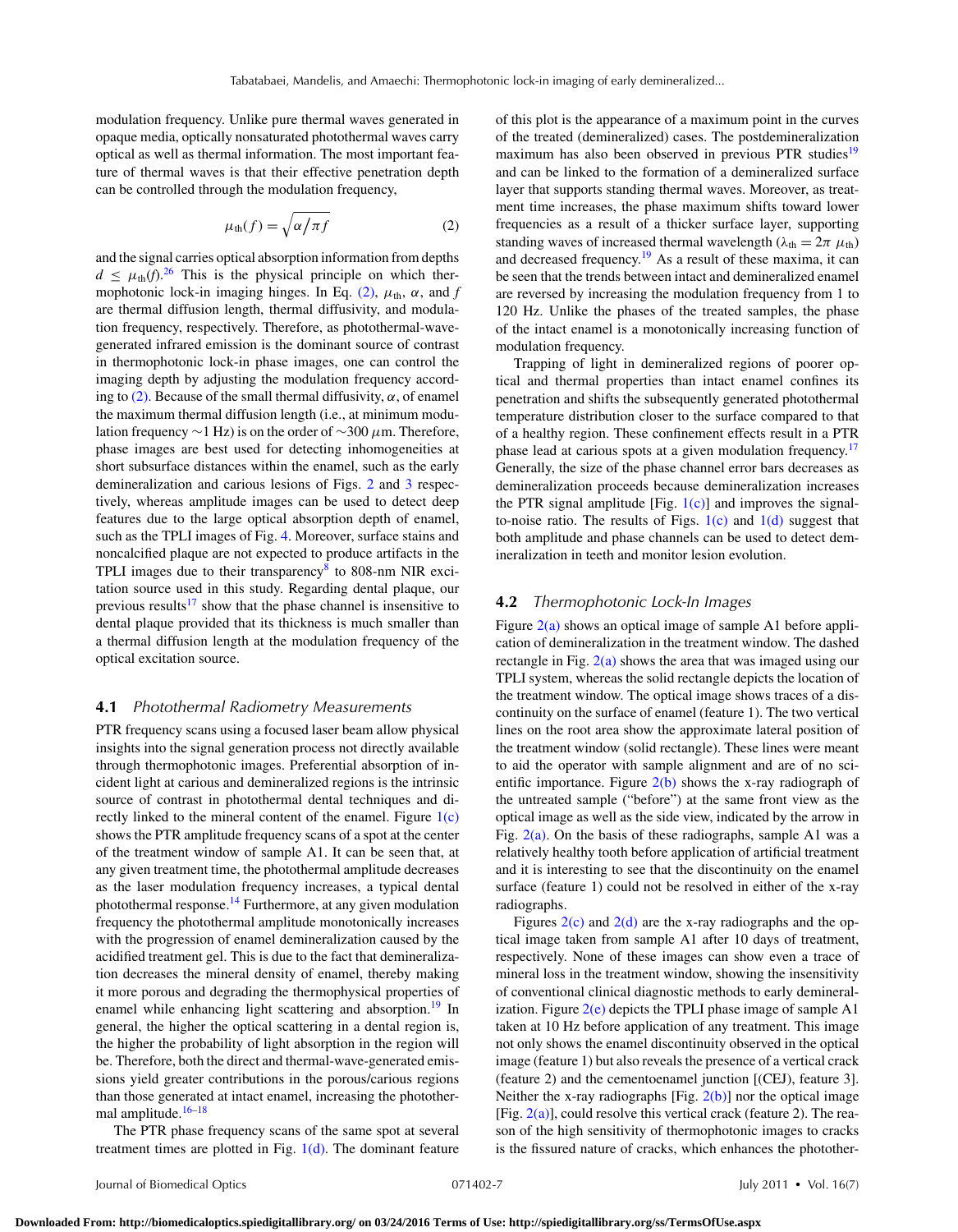mal temperature field through thermal-wave flux localization generating high contrast.

The appearance of the enamel discontinuity in the phase image [feature 1 in Fig.  $2(e)$ ] has similar physical origin to that of cracks. We postulate that feature 1 was caused by the excessive force applied during the tooth extraction. The effects of cracks and discontinuities on the photothermal phase were first reported in the focused-laser-based PTR experiments of Nicolaides et al.<sup>15</sup> and later verified by Jeon et al.<sup>17</sup> The appearance of a dark band in the phase images of Fig. [2](#page-4-0) (feature 3) at the CEJ level suggests the presence of natural caries at this position. According to the dental literature, $\frac{1}{2}$  enamel of the cervical margin of the tooth is one of the locations that favors plaque formation and is therefore prone to demineralization. It can be seen that all the thermophotonic phase images of Fig. [2](#page-4-0) can detect feature 3 with high sensitivity (contrast). In fact, one of the most important advantages of TPLI imaging compared to single-point PTR measurements is the significant improvement in the wealth of data resulting in excellent contrast and reliability of the results in real time and in direct comparison with conventional radiographs. Point-by-point measurements would require much longer time spans to produce surface images, which would be impractical in clinical applications.

Figures  $2(f)-2(i)$  show the phase images taken at 2, 4, 8, and 10 days of treatment (mineral loss only within the treatment window), respectively. It should be noted that the same contrast mapping (linear, with identical thresholds) has been used in all TPLI images of Fig. [2](#page-4-0) to ensure the validity of comparison between the images. It can be observed that as treatment time increases, the treated window becomes more apparent while the other features in the images remain more or less the same. The mean phase values within the treatment window [empty rectangle in Fig.  $1(e)$ ] for the untreated, 2-, 4-, 8-, and 10-day-treated samples are found to be  $-7.47, -25.22, -31.75, -42.07,$  and −49.66 deg, respectively. This monotonic decrease in the phase lag is due to the progression of the lesion into the enamel. As the lesion thickness increases, the thermal-wave centroid shifts closer to the surface, thereby decreasing the phase lag between the applied optical excitation and the received infrared response. The phase lag decreases also with respect to the intact state ("before"). Feature 4 in Fig.  $2(f)$  is most probably a material inhomogeneity formed as a result of incomplete removal of nail polish from the enamel surface after the second day of demineralization. The feature disappeared after the next demineralization cycle. It appears that feature 5 is stress-induced cracks that were formed during tooth extraction. The cracks become more apparent toward the later stages of demineralization [Figs  $2(e) - 2(i)$ ] due to successive nail polish penetration into them. It has been known that nail polish can penetrate tens of micrometers into dental enamel.<sup>[27](#page-10-5)</sup>

Figure  $2(i)$  is a plot of transverse profiles of the phase images along the dashed line shown in Fig.  $2(i)$ . The dashed vertical lines represent the location of the treatment window (centered at 6.27 mm). It can be seen that as demineralization progresses, the absolute thermophotonic phase values increase within the treatment window but remain approximately the same outside the treatment window. Furthermore, examination of these phase profiles reveals that the demineralization has not only propagated vertically into the enamel but has also spread out laterally. However, the extent of demineralization is always maximal within the treatment window and decreases rapidly, laterally away from the treatment window. The two dips in the phase values at ∼3.9 and ∼8.8 mm lateral positions are related to the vertical defects at those locations (features 2 and 1, respectively).

Figure  $2(k)$  represents the TMR mineral profile vertically along the center of the treatment window. Mean lesion depth of 326.4  $\mu$ m and mineral loss of 5710 vol. %  $\mu$ m was reported by the TMR software for the lesion produced at the center of the treatment window. It can be seen that the lesion retains a relatively well-preserved surface layer with a moderate mineral loss over a large depth. It is somewhat surprising to find such a deep lesion formed after only 10 days of demineralization, but it is a well known fact that the rate of demineralization can vary greatly among teeth.<sup>23</sup>

Figure [3](#page-5-0) presents the results obtained from sample A2. Unlike sample A1, the occlusal surface was investigated for this sample. Figure  $3(b)$  shows the TPLI amplitude image taken at 10 Hz. The amplitude image shows the presence of caries at several locations, but the image is rather diffuse. Using this image, four regions of interest (points i, f, g, and h) were identified within the imaged area of the optical image [Fig.  $3(a)$ ]. The TPLI phase image taken at 10 Hz is shown in Fig.  $3(c)$ . No feature can be resolved in the blurry phase image. The reason for such poor resolution is the relatively long, diffusion-limited thermal wavelength at 10 Hz. In fact, in these images the contributions from deeper features have resulted in interfering contributions superposed on features closer to the surface. Consequently, to avoid the interfering effects of deep features, we decided to reduce the thermal wavelength by generating the images at 100 Hz in order to be able to effectively detect the areas of mineral loss in the pits and fissures of the occlusal surface and the near-subsurface regions. The resolution improvement at higher frequencies is a well-known behavior of thermal waves and was also reported by Jeon et al.<sup>17</sup> and is clearly visible in the amplitude and phase images obtained at 100 Hz [Figs  $3(d)$  and  $3(e)$ ]. The pits labeled f, g, and h in Fig.  $3(e)$  are shown as dark carious regions [similar to the treatment window of images in Figs.  $2(f)-2(i)$ ] but groove i is shown as a healthy bright spot (similar to intact regions in the images in Figs.  $2(e)$ – $2(i)$ ]. The TMR profiles obtained at these points clearly show the presence of mineral losses at points f, g, and h while no significant mineral loss can be observed in the mineral profile obtained at point i. The TMR profiles fully validate the results of our non-contacting, nondestructive imaging method and underscore the importance of TPLI as a dynamic modality as opposed to dc IR imaging.<sup>10</sup>

Figures  $4(a)$  and  $4(b)$  depict the optical images of occlusal and approximal views of sample A3. Although the occlusal surface [interrogated surface, Fig.  $4(a)$ ] looks relatively healthy, the presence of caries is obvious on the approximal side [shown by arrow in Fig.  $4(b)$ ]. The inset in Fig.  $4(b)$  shows that the center of the natural approximal caries (feature 7) is closer to the occlusal surface than the rest of the lesion (feature 6), which remains below lesion 7. The TPLI amplitude image taken from the occlusal surface at 10 Hz [Fig.  $4(c)$ ] not only detects the approximal caries but also shows the depth difference between features 6 and 7 through differences in contrast levels. The feature closer to the occlusal surface (feature 7) has higher contrast compared to the deeper feature 6. The fact that such deep features cannot be resolved in the TPLI phase image taken at 10 Hz [Fig. [4\(d\)\]](#page-5-1) is in agreement with the earlier discussion on deeper detection ca-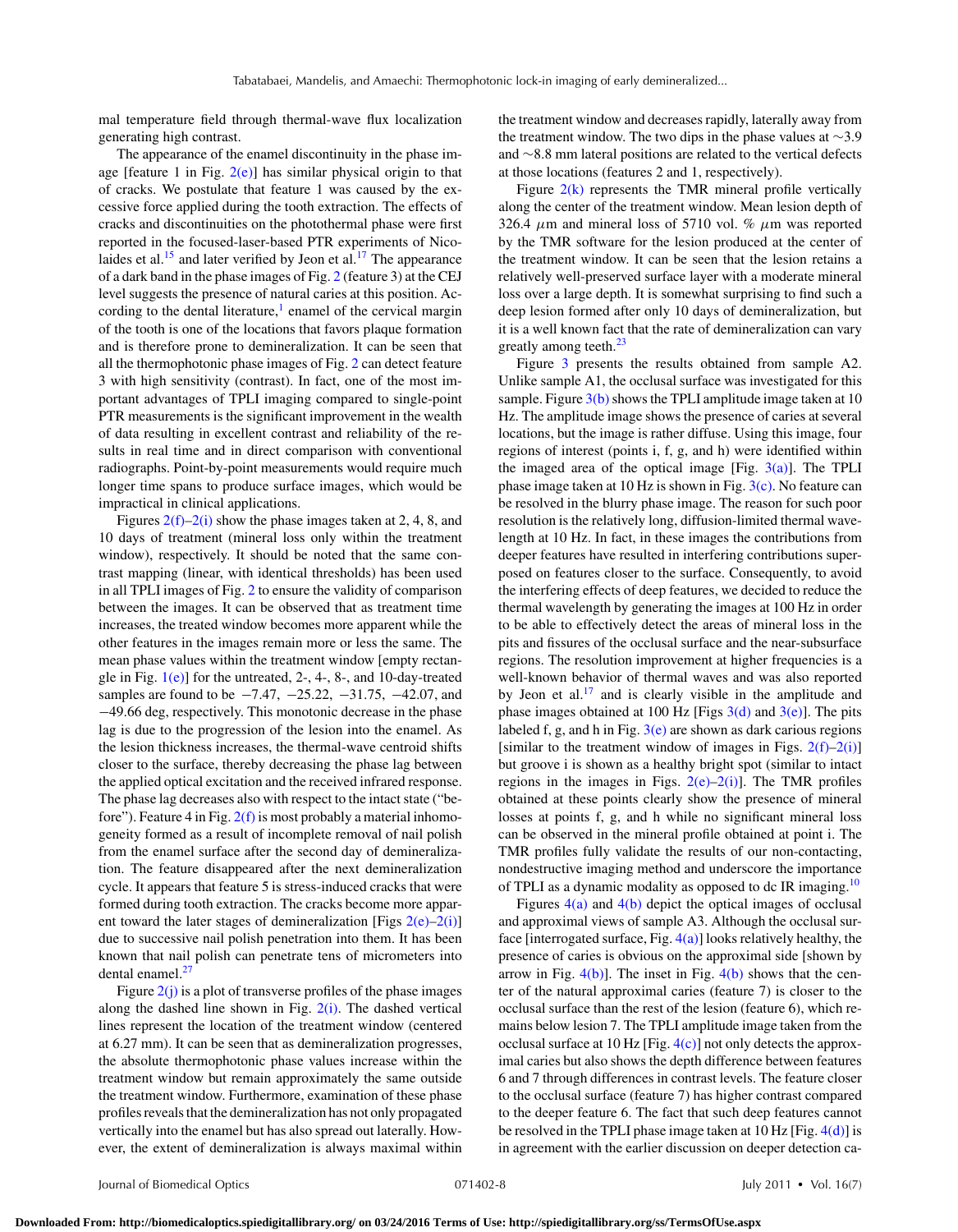pability of amplitude images through IR photon emission from heated subsurface regions.

#### <span id="page-9-0"></span>*References*

- 1. O. Fejerskov and E. Kidd, *Dental Caries: The Disease and Its Clinical Management*, 2nd ed, Chap. 3, Blackwell Munksgaard, Oxford (UK), 19–42 (2004).
- <span id="page-9-1"></span>2. National Institutes of Health Consensus Development Conference Statement, "Diagnosis and management of dental caries throughout life," *J. Dent. Educ.* **65**(10), 1162–1168 (2001).
- <span id="page-9-2"></span>3. J. D. Bader, D. A. Shugars, and J. Bonito, "A systematic review of the performance of methods for identifying carious lesions," *[J. Public](http://dx.doi.org/10.1111/j.1752-7325.2002.tb03446.x) [Health Dent.](http://dx.doi.org/10.1111/j.1752-7325.2002.tb03446.x)* **62**(4), 201–213 (2002).
- <span id="page-9-3"></span>4. C. Meller, C. Heyduck, S. Tranaeus, and C. Splieth, "A new *in vivo* method for measuring caries activity using quantitative light-induced fluorescence," *[Caries Res.](http://dx.doi.org/10.1159/000091053)* **40**(2), 90–96 (2006).
- <span id="page-9-4"></span>5. R. Hibst, R. Paulus, and A. Lussi, "Detection of occlusal caries by laser fluorescence: basic and clinical investigations," *[Med. Laser Appl.](http://dx.doi.org/10.1078/1615-1615-00024)* **16**, 205–213 (2001).
- <span id="page-9-5"></span>6. M. B. Diniz, J. A. Rodrigues, A. B. Paula, and R. L. Cordeiro, "*In vivo* evaluation of laser fluorescence performance using different cut-off limits for occlusal caries detection," *Caries Res*. **40**(2), 90–96 (2006).
- <span id="page-9-6"></span>7. J. D. B. Featherstone and D. Fried, "Fundamental interactions of lasers with dental hard tissue," *[Med. Laser Appl.](http://dx.doi.org/10.1078/1615-1615-00022)* **16**, 181–194 (2001).
- <span id="page-9-7"></span>8. D. Fried, C. M. Buhler, P. Ngaotheppitak, and C. L. Darling, "Near-IR imaging of interproximal lesions from occlusal surfaces and the influence of stains and plaque," *[Proc SPIE](http://dx.doi.org/10.1117/12.661801)* **6137**, 61370N (2006).
- <span id="page-9-8"></span>9. C. Zakian, L. Pretty, and R. Ellwood, "Near-infrared hyperspectral imaging of teeth for dental caries detection," *[J. Biomed. Opt.](http://dx.doi.org/10.1117/1.3275480)* **14**(6), 064047 (2009).
- <span id="page-9-9"></span>10. K. Kaneko, K. Matsuyama, and S. Nakashima, "Quantification of early carious enamel lesions by using an infrared camera in vitro," in *Proc. of 4th Annual Indiana Conf.*, G. K. Stookey, Ed., pp. 83–100 (1999).
- <span id="page-9-10"></span>11. T. Sakagami, S. Kubo, T. Naganuma, T. Inoue, K. Matsuyama, and K. Kaneko, "Development of a new diagnosis method for caries in human teeth based on thermal images under pulsed heating," *[Proc. SPIE](http://dx.doi.org/10.1117/12.421031)* **4360**, 504–510 (2001).
- <span id="page-9-11"></span>12. C. John and A. Salerno, "Raw data set of thermal wave propagation in hard dental tissues," in *Proc. of 11th Int. Symp. and Exhibition for Computer Assisted Radiology (CAR97)*, Vol. 986, pp. 986–1052 (1997).
- <span id="page-9-12"></span>13. C. John, D. Wu, A. Salerno, G. Busse, and C. Lost, "Applying phase sensitive modulated thermography to ground sections of a human tooth," in *Nondestructive Characterization of Materials VIII*, R. E. Green, Jr., Ed., Plenum, New York (1998).
- <span id="page-9-13"></span>14. A. Mandelis, L. Nicolaides, C. Feng, and S. H. Abrams, "Novel dental depth profilometric imaging using simultaneous frequency domain infrared photothermal radiometry and laser luminescence," *[Proc. SPIE](http://dx.doi.org/10.1117/12.386313)* **3916**, 130–137 (2000).
- <span id="page-9-14"></span>15. L. Nicolaides, A. Mandelis, and S. H. Abrams, "Novel dental dynamic depth profilometric imaging using simultaneous frequency-domain infrared photothermal radiometry and laser luminescence," *[J. Biomed.](http://dx.doi.org/10.1117/1.429965) [Opt.](http://dx.doi.org/10.1117/1.429965)* **5**(1), 31–39 (2000).
- <span id="page-9-18"></span>16. R. J. Jeon, C. Han, A. Mandelis, V. Sanchez, and S. H. Abrams, "Diagnosis of pit and fissure caries using frequency-domain infrared photothermal radiometry and modulated laser luminescence," *[Caries](http://dx.doi.org/10.1159/000080579) [Res.](http://dx.doi.org/10.1159/000080579)* **38**, 497–513 (2004).
- <span id="page-9-19"></span>17. R. J. Jeon, A. Mandelis, V. Sanchez, and S. H. Abrams "Nonintrusive, noncontacting frequency-domain photothermal radiometry and luminescence depth profilometry of carious and artificial subsurface lesions in human teeth," *[J. Biomed. Opt.](http://dx.doi.org/10.1117/1.1755234)* **9**(4), 804–819 (2004).
- <span id="page-9-20"></span>18. R. J. Jeon, A. Matvienko, A. Mandelis, B. T. Amaechi, and G. Kulkarni, "Detection of interproximal demineralized lesions on human teeth *in vitro* using frequency-domain infrared photothermal radiometry and modulated luminescence," *[J. Biomed. Opt.](http://dx.doi.org/10.1117/1.2750289)* **12**(3), 034028 (2007).
- <span id="page-9-15"></span>19. R. J. Jeon, A. Hellen, A. Matvienko, A. Mandelis, S. H. Abrams, and B. T. Amaechi, "In vitro detection and quantification of enamel and root caries using infrared photothermal radiometry and modulated luminescence," *[J. Biomed. Opt.](http://dx.doi.org/10.1117/1.2942374)* **13**(3), 034025 (2008).
- <span id="page-9-16"></span>20. G. Busse, D. Wu, and W. Karpen, "Thermal wave imaging with phase sensitive modulated thermography," *[J. Appl. Phys.](http://dx.doi.org/10.1063/1.351366)* **71**(8), 3962–3965 (1992).
- <span id="page-9-17"></span>21. O. Breitenstein and M. LangenKamp, *Lock-In Thermography: Basics and Use for Functional Diagnostics of Electronic Components*, Springer, New York (2003).

The depth profilometric capability of TPLI can be understood by comparing Figs.  $4(c)$  and  $4(e)$ . According to Eq. [\(2\),](#page-7-0) increasing the modulation frequency from 10 to 100 Hz has decreased the thermal diffusion length. This, in return, has decreased the effective detection depth and has resulted in the near fading of the deeper feature (feature 6), while the closer feature 7 can be clearly resolved. However, because of the well-known inverse relationship between the modulation frequency and the photothermal signal amplitude, $26$  both features have less contrast at 100 Hz [Fig.  $4(e)$ ] compared to that at 10 Hz [Fig.  $4(c)$ ]. Therefore, generating TPLI images at various frequencies cannot only help to detect subsurface lesions with improved spatial resolution at increased frequency, but can also reveal depth information about the features.

The TPLI phase image obtained at 100 Hz [Fig. [4\(f\)\]](#page-5-1) yields more precise depth profilometric information when compared to the 10-Hz phase image [Fig.  $4(d)$ ]. Finally, Fig.  $4(g)$  presents the TMR profile taken vertically along the depth of the natural approximal caries lesion shown by the arrow in Fig.  $4(b)$ . The profile exhibits a classic profile of an enamel lesion with a wellpreserved intact surface layer. In dental practice, proximal caries are the most challenging lesions to detect because they cannot be easily probed. One of the advantages of the experimental setup used in this study is that when examining the occlusal surface of the tooth, proximal surfaces can be probed just as well as the approximal surfaces. As a result, the study carried out on sample A3 suggests that TPLI has the potential to detect proximal caries when viewed photothermally from the accessible occlusal surface and underscores two outstanding features of TPLI imaging: subsurface detection and depth profilometry.

In summary, we have introduced a novel dynamic dental imaging method for detection of enamel caries in its early stages of progression. Our experimental results show that midinfrared thermophotonic lock-in imaging at appropriate frequencies can detect very early demineralization lesions impossible to diagnose by dental radiographs or visible camera pictures. Furthermore, this methodology is capable of detecting occlusal pit and fissure caries as well as approximal caries. Our results suggest that by generating TPLI images at various modulation frequencies, one can estimate the relative depths of subsurface lesions in addition to their lateral location. Moreover, unlike radiography, TPLI uses safe nonionizing laser illumination. Our study shows that this new imaging modality is a promising candidate of superior contrast and sensitivity to carious lesions, very suitable for replacing, or at least supplementing, today's ubiquitous dental x-ray technology. Current work continues toward the enhancement of the depth profilometric character of TPLI.

#### *Acknowledgments*

Wesincerely thank Dr. S. H. Abrams for providing the dental x-ray radiographs as well as A. Hellen for his useful comments and consultations. We are grateful to the Ontario Ministry of Research and Innovation for the 2007 (inaugural) Discovery Award in Science and Engineering to A.M., to the Canada Research Chairs Programs, the Federal and Provincial Governments for a CFI-ORF award, and the Natural Sciences and Engineering Research Council of Canada for several Discovery Grants to A.M.